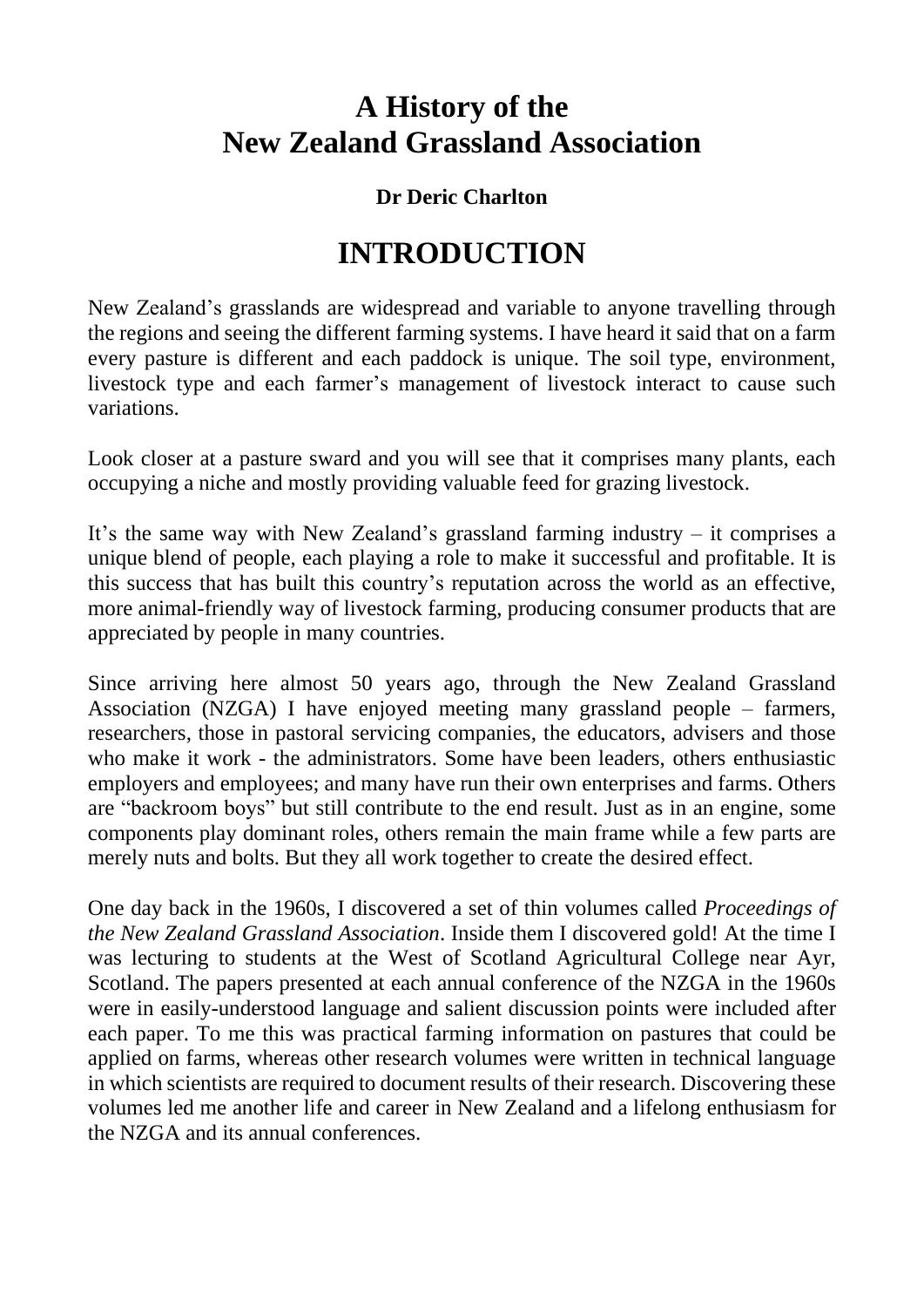NZGA Membership enabled me to learn about all the varying regions of grasslands within this country. In addition I met and made friends and contacts among the grassland enthusiasts who attended the meetings. They were working in different sectors of the livestock farming industry but at these meetings we "took off our corporate jackets" and met with a singular interest - pastures and livestock farming. They were the people that collectively made up NZGA. They shaped it, contributed valuable information and influenced the livestock farming industry, making NZGA what it is today.

When I arrived from Scotland to work as a pasture scientist, at what was then DSIR's Grasslands Division, I immediately joined NZGA. I soon learned and met some of the "grassland legends" who had pioneered pastoral agriculture in this country. As I gradually became addicted to NZGA and its activities I learned about these people and heard about their achievements and exploits from colleagues and NZGA members who had known them.

I attended my first annual Grassland Conferences from November 1973, in Te Kuiti, and continued until November 2006 in Dunedin when I retired. In addition there were several special conferences on particular topics. However a definite move from practical farming research towards revenue-earning laboratory-based science was influencing the conference presentations by then, and this diminished my interest. After several years of retirement I lost any regular contact and preferred to use what was left of my life following other interests. But I never forgot those characters.

In 1989 Dr Derek Woodfield and I presented a history of the first 50 years of NZGA. We found that approximately half the membership of up to 1500 comprised farmers, around a quarter were researchers, a fifth were farm advisers and the remainder included lecturers and private company people. I befriended people in all these sectors and valued their joint contribution to the industry. This pie chart may well have changed since then, as computers and the Internet invaded and changed our lives forever. However, it is the pasture people from all sectors who still remain the nucleus of NZGA.

When I began writing for NZGA and other organisations, I wrote short articles about some of these people and was privileged to visit many farms throughout the regions, experiencing and reporting on how the better farmers used their mixed pastures so effectively.

The impressive jigsaw of people and pastures gradually formed an overall picture in my mind, so it now seems worthwhile to write about these people while I can still remember it. NZGA began in 1931 when 26 farmers, researchers and commercial people met to resolve the problems that the Great Depression had caused and to promote the good ideas that many were developing to improve livestock farming.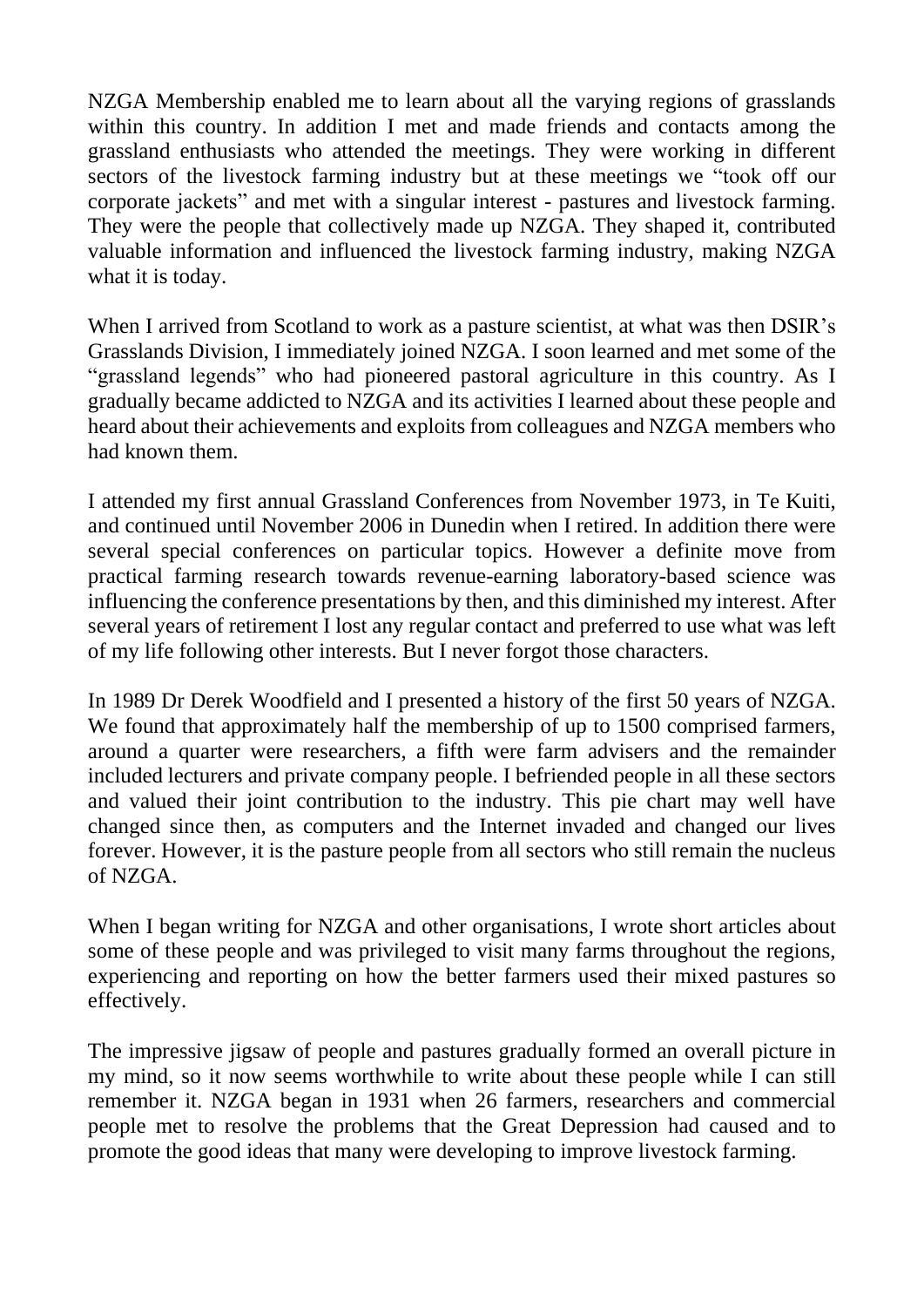The first NZGA President said, "Let us have a grassland caucus which will dominate grassland research and improvement." Since then the annual conferences and special meetings have tried to achieve that aim. At each conference 200 to over 500 grassland enthusiasts experience and debate the regional issues and advances during paper presentations and field days.

Over the decades the mixture of NZGA members has remained remarkably consistent, with around half those attending meetings being farmers, a quarter researchers and the remainder comprising the other sectors. In writing this account it therefore seems logical to group the characters I have known about in these sectors. Some will take more words than others, as some have contributed more, but any omission doesn't mean that they have not achieved, but rather that my knowledge of them is lacking.

I will also sprinkle the text with a few repeatable anecdotes that show them as human beings. In doing so I intend to embarrass no one, so will apologise in advance if offence is taken. The main aim is to show that New Zealand's grasslands industry was built by enthusiasts of all kinds and types, and not all of them were perfect all the time! We were and are "a team of well over a thousand!"

Throughout the conferences I attended, from 1980 onwards, I used a camera extensively, as the NZGA Proceedings from 1981 to 2006 will confirm! These and others I have gathered will help to illustrate this text. I hope they will help to paint a complimentary picture of those whose pleasure it was for me to know in recent decades. It was also a great pleasure to hear positive replies from those I emailed for their information - their positive comments have spurred me on to write all that follows.

These people are impressive examples for younger enthusiasts who are just gaining a foothold in the pastoral industry. I hope they will follow their own pathways with similar success.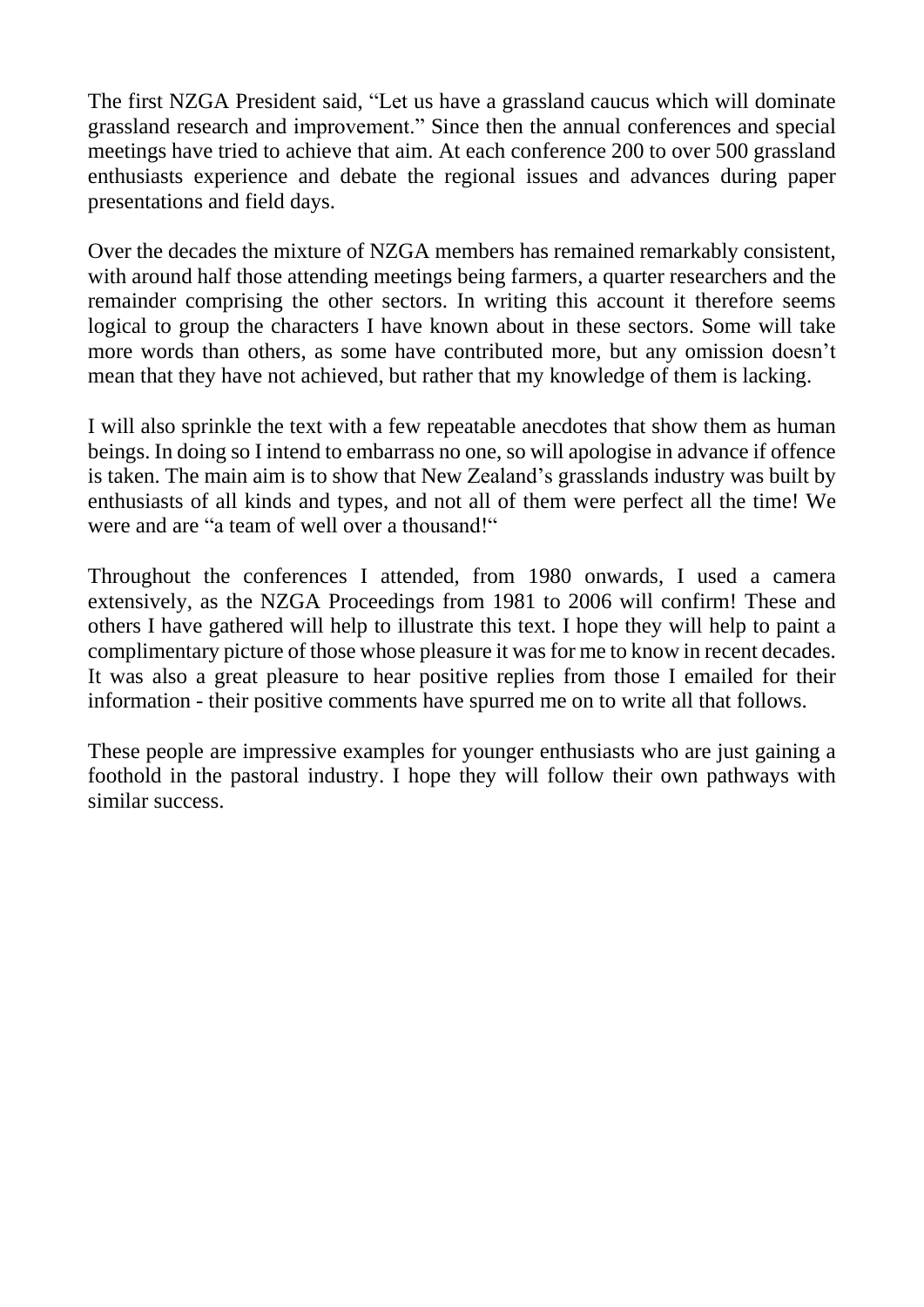## **THE BEGINNING**

The New Zealand Grassland Association (NZGA) was born in January 1931 when the Assistant Director-General of Agriculture, AH Cockayne invited 21 representatives to a meeting in Palmerston North. They were:

| <b>AH</b> Cockayne                      | Department of Agriculture (chairman).                    |
|-----------------------------------------|----------------------------------------------------------|
| <b>HH</b> Allan                         | Plant Research Station, Palmerston North.                |
| <b>HE</b> Annett                        | Imperial Chemical Industries (ICI) Ltd.                  |
| <b>HO</b> Askew                         | Cawthron Institute, Nelson.                              |
| <b>WV Blewett</b>                       | Imperial Chemical Industries (ICI) Ltd, Australia.       |
| FR Callaghan                            | Department of Scientific and Industrial Research (DSIR). |
| <b>RP</b> Connell                       | Department of Agriculture (secretary).                   |
| <b>W</b> Davies                         | Plant Research Station, Palmerston North (from Wales).   |
| <b>JW</b> Deem                          | Department of Agriculture.                               |
| <b>BW</b> Doak                          | Plant Research Station, Palmerston North.                |
| <b>EJ</b> Fawcett                       | Plant Research Station, Palmerston North.                |
| AH Flay                                 | Canterbury Agricultural College.                         |
| <b>JW</b> Hadfield                      | Plant Research Station, Palmerston North.                |
| <b>GH</b> Holford                       | Imperial Chemical Industries (ICI) Ltd.                  |
| AW Hudson                               | Plant Research Station, Palmerston North.                |
| WA Jacques Massey Agricultural College. |                                                          |
| EB Levy                                 | Plant Research Station, Palmerston North.                |
| WJ McCullock                            | Department of Agriculture.                               |
| <b>MJ</b> Scott                         | Canterbury Agricultural College.                         |
| <b>FLC</b> Scrivener                    | Massey Agricultural College.                             |
| <b>JW Woodcock</b>                      | Plant Research Station, Palmerston North.                |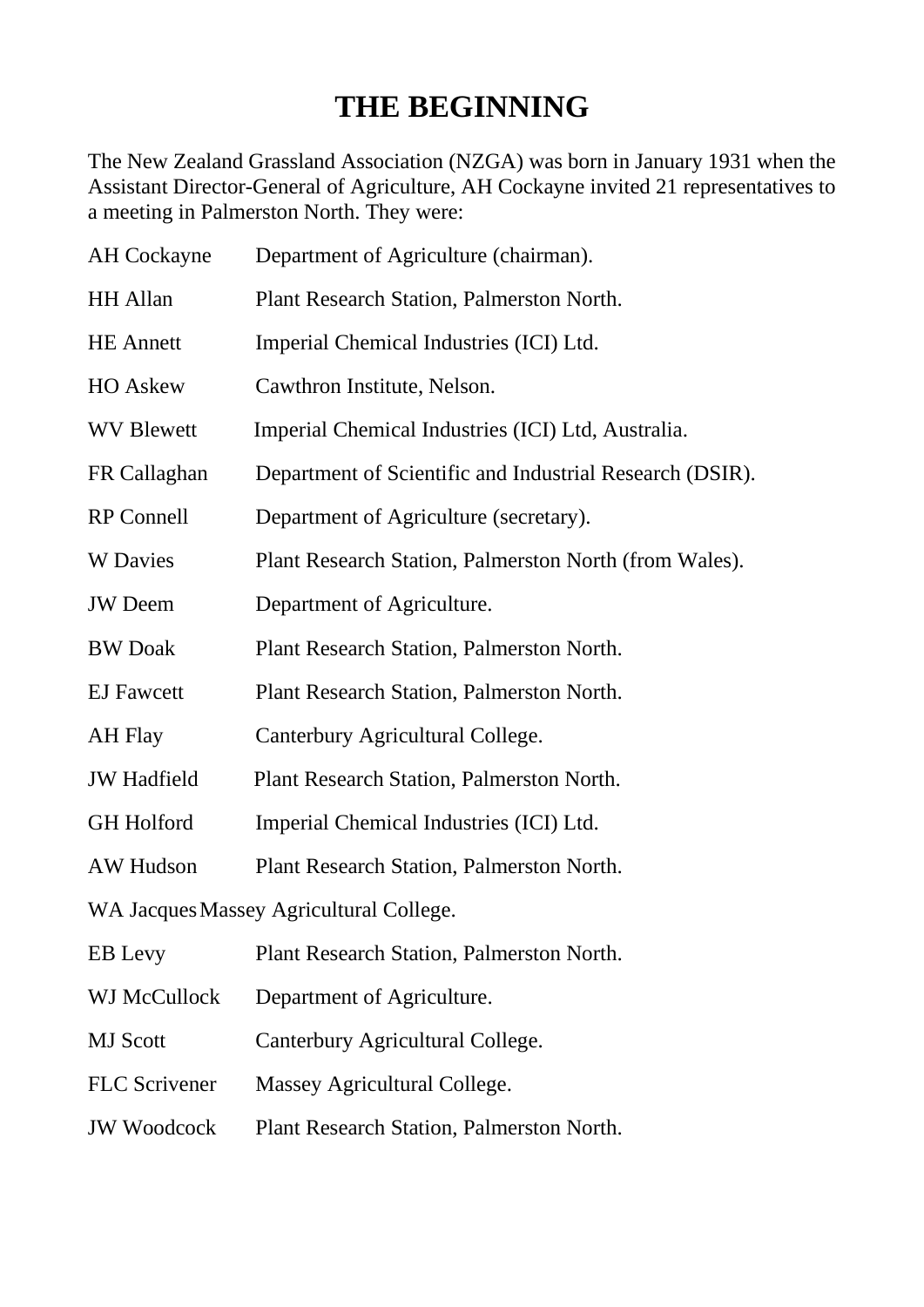The aim was "to meet and discuss, in the light of the global depression, how to organise the relevant research and communication to improve grassland farming".

Ironically, it was probably Mr WV Blewett, the Australian representative of Imperial Chemical Industries (ICI) Ltd, who suggested that New Zealand should form an organisation, as AH Cockayne had placed high regard on him and had arranged the first meeting on the particular days that he was available.

There was no formal programme but the first day, Monday 19 January 1931 involved inspection of plots at Tiritea (now the AgResearch Grasslands Research Centre) in the morning, led by Sir Bruce Levy, William Davies (visiting from the Welsh Plant Breeding Station, Aberystwyth) and JW Hadfield.

The afternoon involved a visit to the Marton Experimental Area. Cockayne gave a Presidential address in the evening. On the following day, Tuesday 20 January 1931, the group continued and concluded their discussions.

After the meeting a committee comprising some of these enthusiasts recommended the formation of an Association to advance grassland farming and organised the inaugural NZGA Conference in August 1931. Thankfully RP Connell served as Secretary to document these historic meetings and continued in the role for many years.

Twenty-eight Foundation Members included such renowned names as AH Cockayne, Sir Bruce Levy, Abe Hudson and Geoffrey Peren. Twenty-three years later, eleven of these were still NZGA members. The last to die was Jack Woodcock in 2001 and he remained a member until 1980.

A second conference was planned, to be held at Canterbury College (now Lincoln University) in January 1932 but it fell through. The Second NZGA Conference was eventually held in Christchurch in August 1933 when at least 52 people attended. Cockayne was ill in bed but he was able to broadcast his Presidential Address through the NZ Broadcasting Service. Conference attenders listened to it at the venue.

This conference was the first occasion that a farmer presented a paper.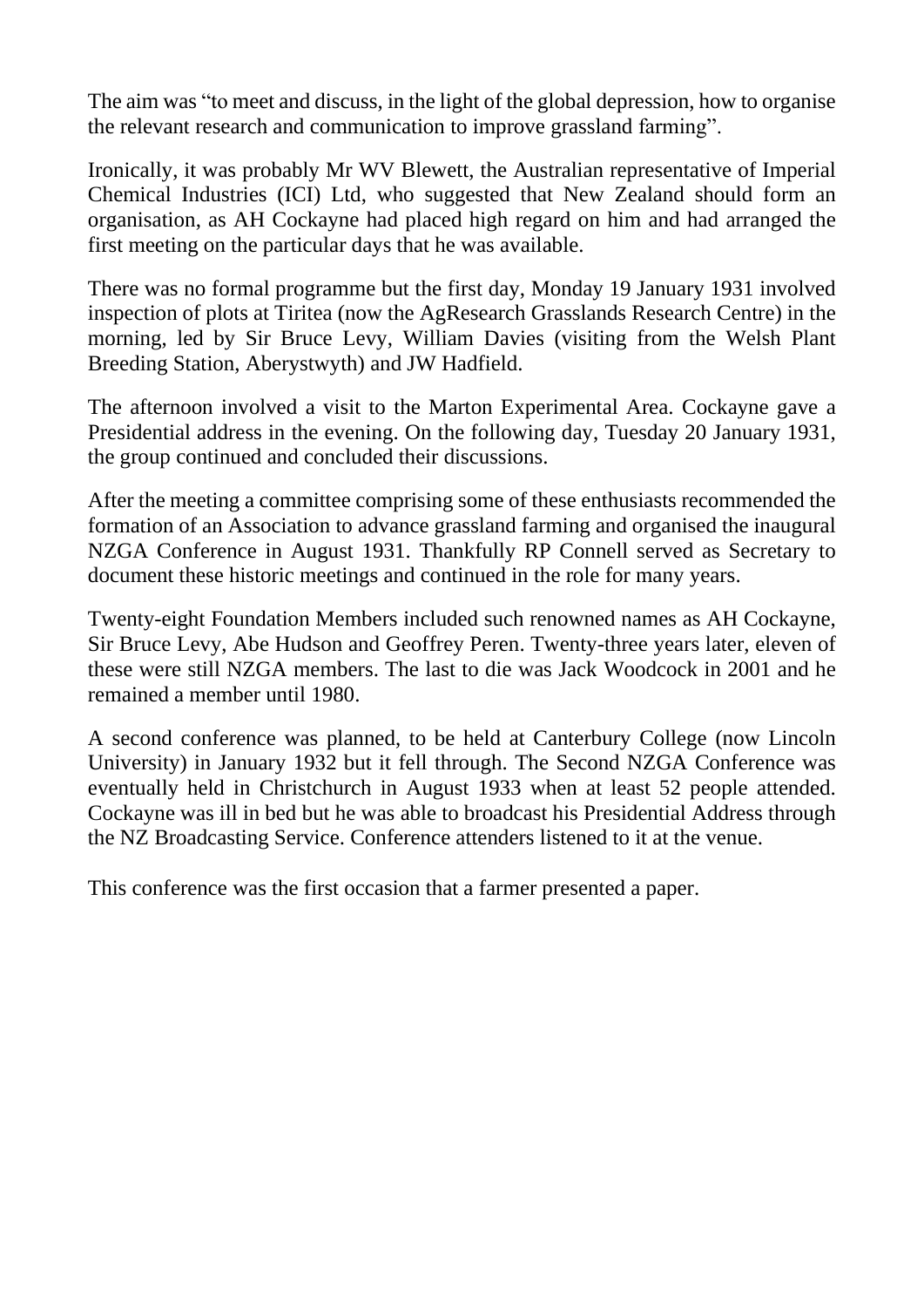

Since then NZGA has been a major influence on the livestock farming industry. Many people organised the annual conferences and produced the publications. Some also served on the NZGA Executive Committee and as editors, treasurers and publications officers.

In the NZ regions many have served on Local Organising Committees, the hardworking teams keen to ensure their particular conference is successful; and this led to progressive livestock farming in their region.

Some individuals stand out in the NZGA's history, and I intend to give a summary of as many of these as possible. Inevitably some are missing, as the old files, my own notes and articles and now the websites on the Internet do not include information on them all. In future this history will be updated so long as NZGA continues to achieve the original aim.

I am presenting chapters on the following groups:

- **Administrators** who made it all happen.
- **Presidents** elected from the membership.
- **Honorary Life Members** for dedicated service to NZGA over many years.
- **Researchers** provide scientific results presented at annual conference.
- **Farmers** used new methods and depended financially on their success.
- **Advisers/consultants** spreading information that advances farming.
- **Academics** taught the aspiring students the next agricultural generation.
- **Commercial managers and agents** marketed the products and supplies.